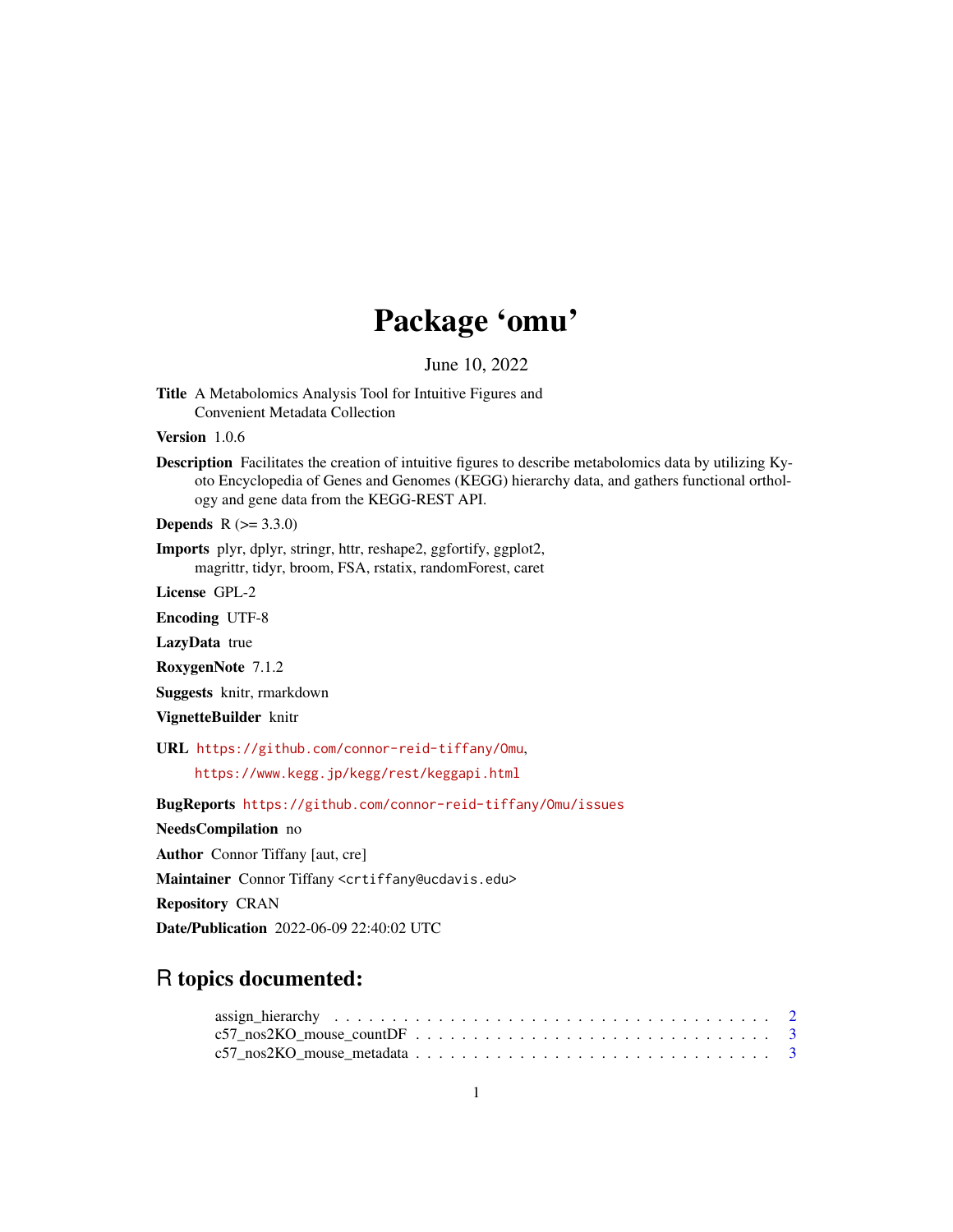<span id="page-1-0"></span>

|       | $\overline{\phantom{0}}$ 5 |
|-------|----------------------------|
|       | 5                          |
|       | -6                         |
|       | $\overline{7}$             |
|       | $\overline{7}$             |
|       | $\overline{\phantom{0}}8$  |
|       | $\overline{\mathbf{Q}}$    |
|       |                            |
|       |                            |
|       |                            |
|       |                            |
|       |                            |
|       |                            |
|       |                            |
|       |                            |
|       |                            |
|       |                            |
|       |                            |
|       |                            |
|       |                            |
|       |                            |
| Index | 20                         |

assign\_hierarchy *Assign hierarchy metadata*

#### Description

Assigns hierarchy metadata to a metabolomics count matrix using identifier values. It can assign KEGG compound hierarchy, orthology hierarchy, or organism hierarchy data.

#### Usage

```
assign_hierarchy(count_data, keep_unknowns, identifier)
```
### Arguments

| count_data    | a metabolomics count data frame with either a KEGG compound, orthology, or<br>a gene identifier column                       |
|---------------|------------------------------------------------------------------------------------------------------------------------------|
| keep_unknowns | a boolean of either TRUE or FALSE. TRUE keeps unannotated compounds,<br>FALSE removes them                                   |
| identifier    | a string that is either "KEGG" for metabolite, "KO" for orthology, "Prokaryote"<br>for organism, or "Eukaryote" for organism |

#### Examples

assign\_hierarchy(count\_data = c57\_nos2KO\_mouse\_countDF, keep\_unknowns = TRUE, identifier = "KEGG")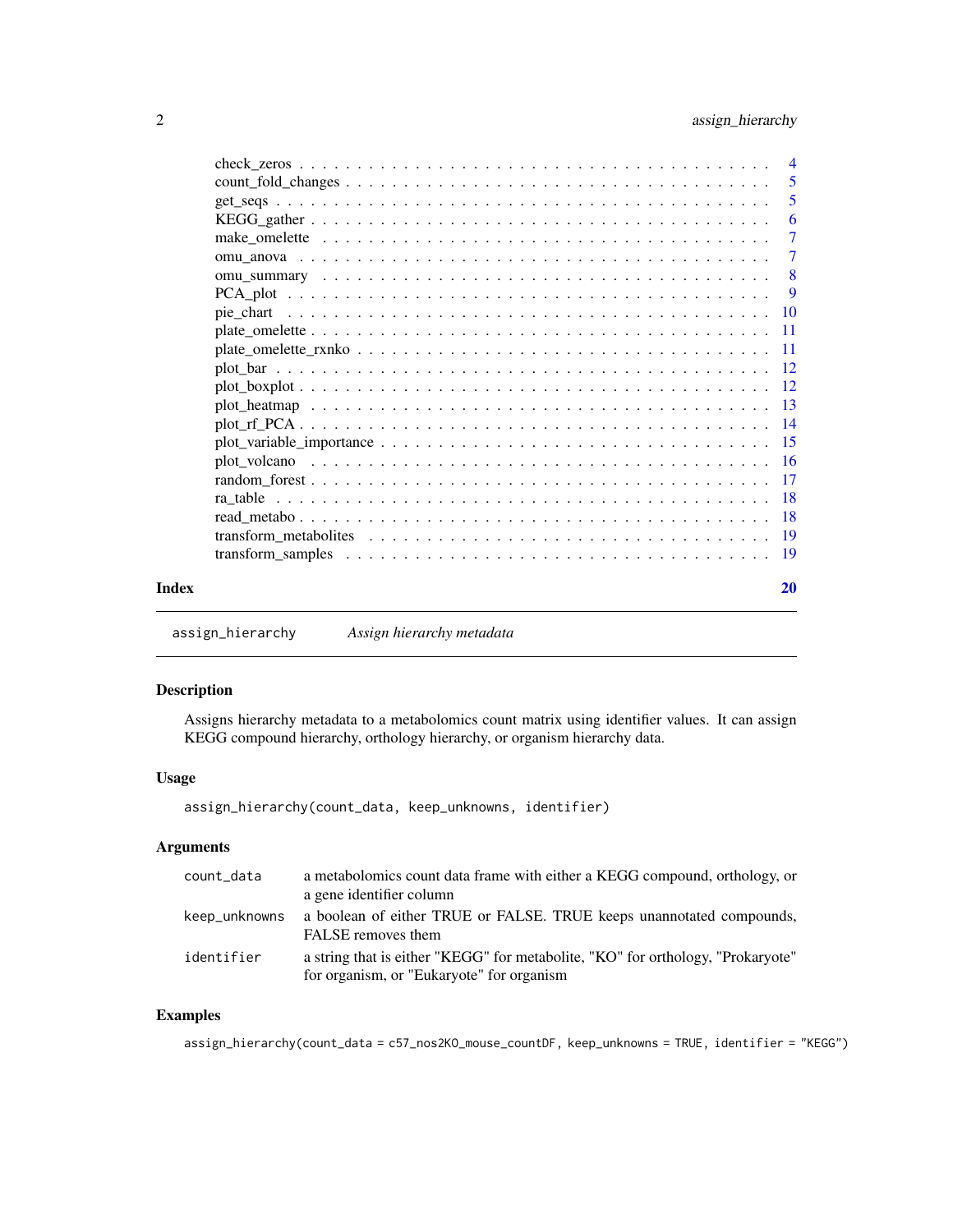<span id="page-2-0"></span>c57\_nos2KO\_mouse\_countDF

*c57b6J nos2KO metabolomics count matrix*

#### Description

A dataset containing metabolomics counts for an experiment done using c57b6J wild type and c57b6J nos2 knockout mice

#### Usage

c57\_nos2KO\_mouse\_countDF

#### Format

A data frame with 668 rows and 36 variables:

c57\_nos2KO\_mouse\_metadata *c57b6J nos2KO meta data*

#### Description

A a meta data file for the c57b6J metabolomics count matrix

#### Usage

c57\_nos2KO\_mouse\_metadata

#### Format

A data frame with 29 rows and 4 variables: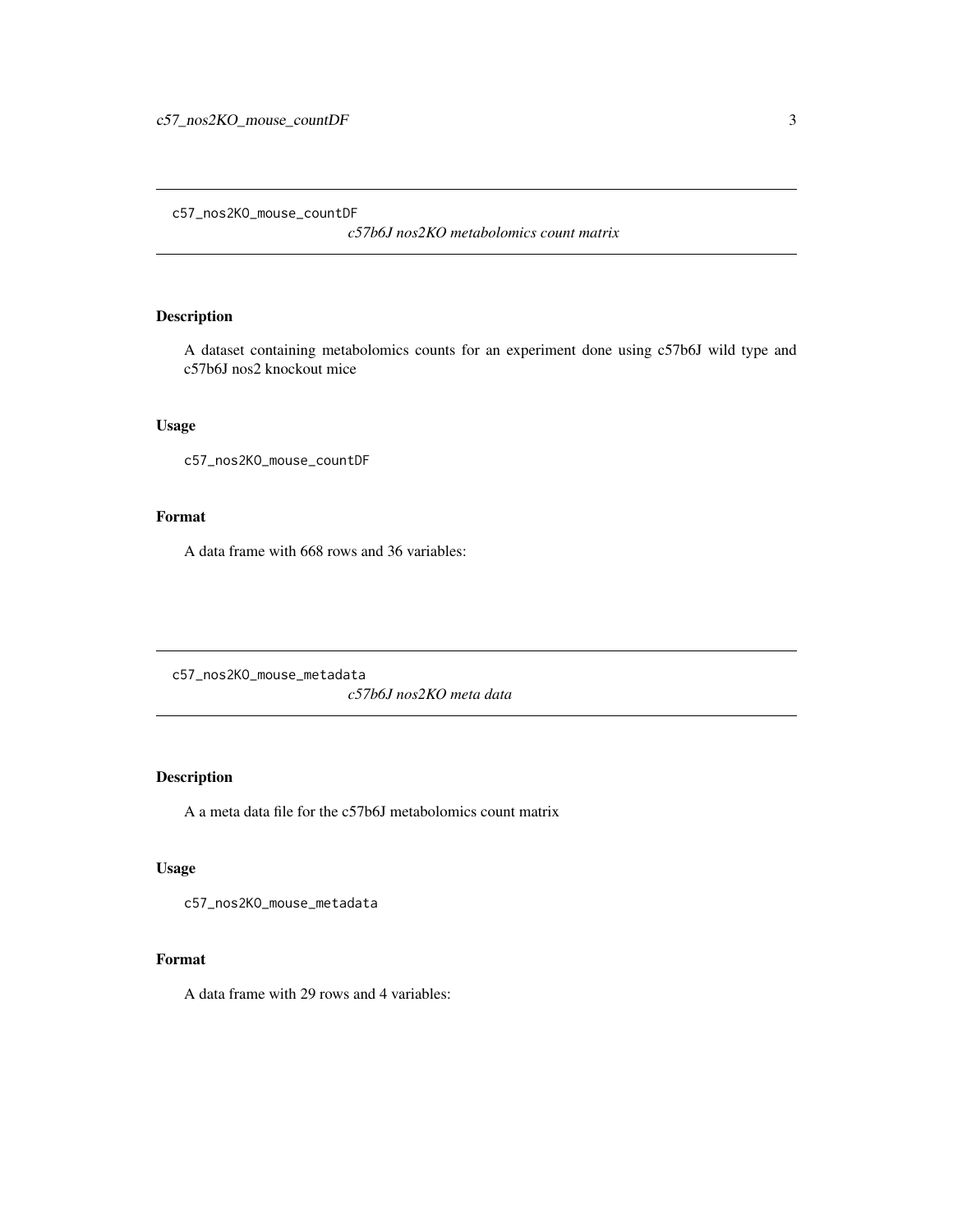<span id="page-3-0"></span>check\_zeros *Check data for zeros across samples within factor levels. Will determine if there are more zeros than a user specified threshold within any given factor level(s). Returns a vector of Metabolites that are 0 above the threshold in any given factor level.*

#### Description

Check data for zeros across samples within factor levels. Will determine if there are more zeros than a user specified threshold within any given factor level(s). Returns a vector of Metabolites that are 0 above the threshold in any given factor level.

#### Usage

```
check_zeros(
  count_data,
 metadata,
  numerator = NULL,
  denominator = NULL,
  threshold = 25,
  response_variable = "Metabolite",
  Factor
)
```
#### Arguments

| count_data        | A metabolomics count data frame                                                               |
|-------------------|-----------------------------------------------------------------------------------------------|
| metadata          | Metadata dataframe for the metabolomics count data frame                                      |
| numerator         | String of the first independent variable you wish to test. Defualt is NULL                    |
| denominator       | String of the second independent variable you wish to test. Default is NULL.                  |
| threshold         | Integer. A percentage threshold for the number of zeros in a Metabolite. Default<br>is $25$ . |
| response_variable |                                                                                               |
|                   | String of the column header for the response variables, usually "Metabolite"                  |
| Factor            | A factor with levels to test for zeros.                                                       |

```
check_zeros(count_data = c57_nos2KO_mouse_countDF, metadata = c57_nos2KO_mouse_metadata,
Factor = "Treatment")
```

```
check_zeros(count_data = c57_nos2KO_mouse_countDF, metadata = c57_nos2KO_mouse_metadata,
Factor = "Treatment",numerator = "Strep", denominator = "Mock", threshold = 10)
```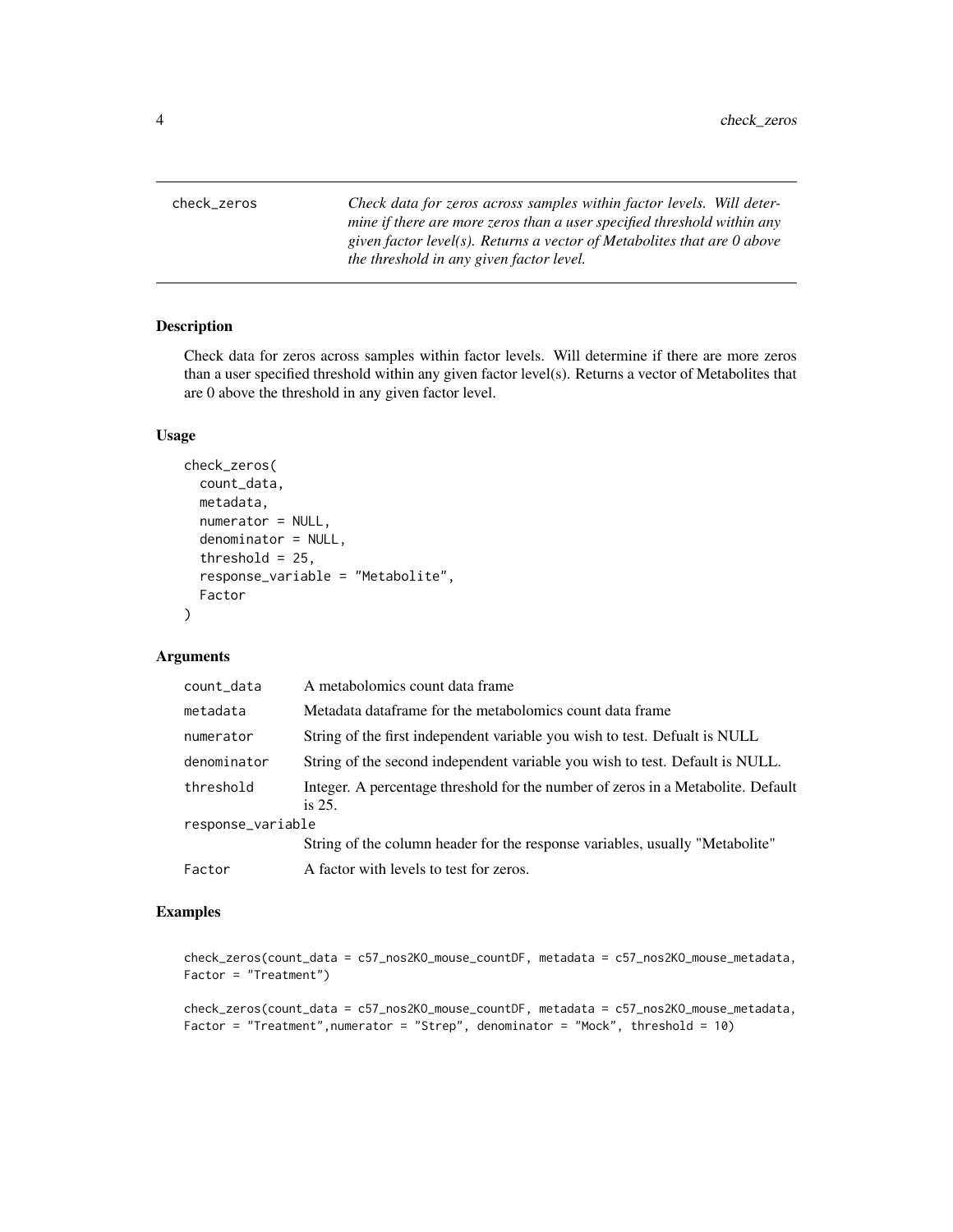<span id="page-4-0"></span>count\_fold\_changes *Get counts for significant fold changes by metabolite class.*

#### Description

Takes an input data frame from the output of omu\_summary and creates a data frame of counts for significantly changed metabolites by class hierarchy data.

#### Usage

```
count_fold_changes(count_data, column, sig_threshold, keep_unknowns)
```
#### Arguments

| count_data    | Output dataframe from the omu summary function or omu anova.                              |
|---------------|-------------------------------------------------------------------------------------------|
| column        | Metabolite metadata you want to group by, i.e. "Class", "Subclass_1".                     |
| sig_threshold | Significance threshold for compounds that go towars the count, sig threshold $=$<br>0.05  |
| keep_unknowns | TRUE or FALSE for whether to drop compounds that weren't assigned hierar-<br>chy metadata |

#### Examples

```
c57_nos2KO_mouse_countDF <- assign_hierarchy(c57_nos2KO_mouse_countDF, TRUE, "KEGG")
t_test_df <- omu_summary(count_data = c57_nos2KO_mouse_countDF,
metadata = c57_nos2KO_mouse_metadata,
numerator = "Strep", denominator = "Mock", response_variable = "Metabolite",
Factor = "Treatment", log_transform = TRUE, p_adjust = "BH", test_type = "welch")
fold_change_counts <- count_fold_changes(count_data = t_test_df,
column = "Class", sig_threshold = 0.05, keep_unknowns = "FALSE")
```
get\_seqs *Get nucleotide and amino acid sequences for genes*

#### **Description**

Function that gets nt and aa seqs for gene data from KEGG\_gather

#### Usage

get\_seqs(gene\_data)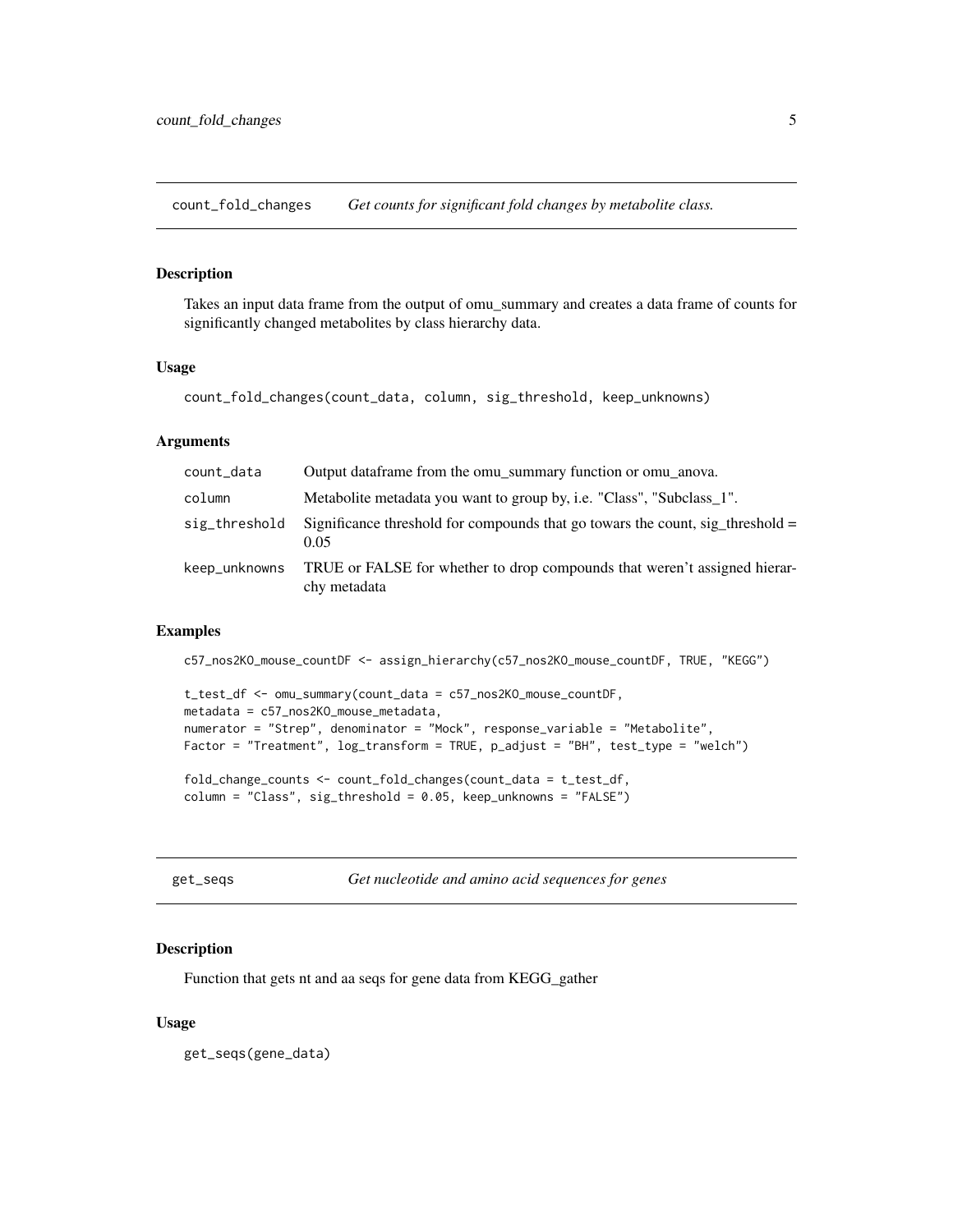#### <span id="page-5-0"></span>Arguments

gene\_data A dataframe with genes from KEGG\_gather, with class seqs

#### Examples

```
gene_data <- c57_nos2KO_mouse_countDF[(1:2),]
gene_data <- KEGG_gather(gene_data)
gene_data <- KEGG_gather(gene_data)
gene_data <- gene_data[1:2,]
gene_data <- get_seqs(gene_data)
```
KEGG\_gather *Gather metadata from KEGG for metabolites*

#### Description

Method for gathering metadata from the KEGG API.

#### Usage

```
KEGG_gather(count_data)
## S3 method for class 'cpd'
KEGG_gather(count_data)
## S3 method for class 'rxn'
KEGG_gather(count_data)
## S3 method for class 'KO'
KEGG_gather(count_data)
```
#### **Arguments**

count\_data A metabolmics count dataframe with a KEGG identifier columns

```
count_data <- assign_hierarchy(count_data = c57_nos2KO_mouse_countDF,
keep_unknowns = TRUE, identifier = "KEGG")
count_data <- subset(count_data, Subclass_2=="Aldoses")
count_data <- KEGG_gather(count_data = count_data)
```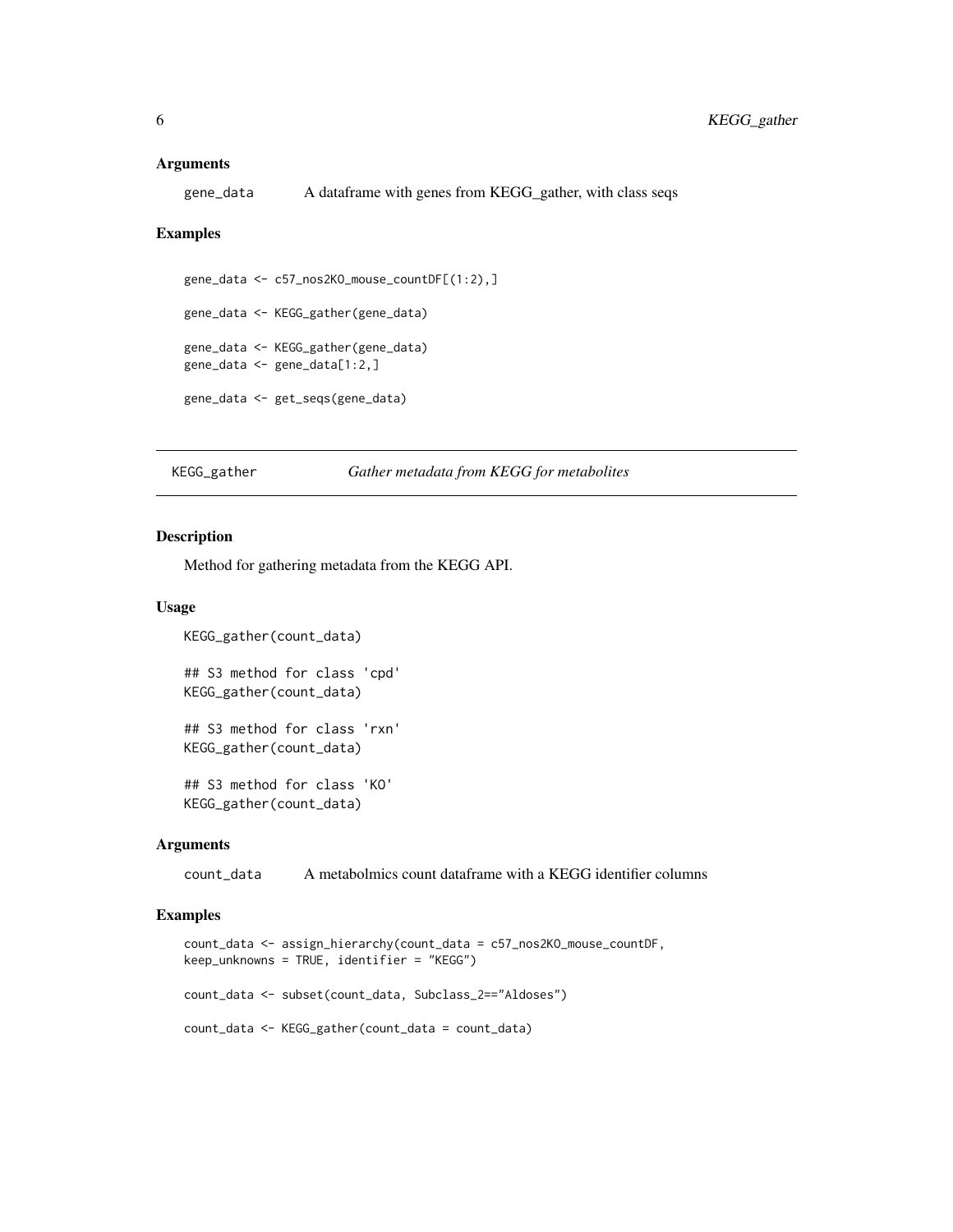<span id="page-6-0"></span>

Internal function for KEGG\_Gather

#### Usage

make\_omelette(count\_data, column, first\_char)

#### Arguments

| count data | The metabolomics count data                                |
|------------|------------------------------------------------------------|
| column     | The name of the KEGG identifier being sent to the KEGG API |
| first char | firct character in number being fed to KEGG database       |

omu\_anova *Perform anova*

#### Description

Performs an anova across all response variables, followed by a Tukeys test on every possible contrast in your model and calculates group means and fold changes for each contrast. Returns a list of data frames for each contrast, and includes a dataframe of model residuals

#### Usage

```
omu_anova(
  count_data,
  metadata,
  response_variable = "Metabolite",
  model,
  log_transform = FALSE,
  method = "anova"
)
```
#### Arguments

| count_data        | A metabolomics count data frame                                                  |
|-------------------|----------------------------------------------------------------------------------|
| metadata          | Metadata dataframe for the metabolomics count data frame                         |
| response_variable |                                                                                  |
|                   | String of the column header for the response variables, usually "Metabolite"     |
| model             | A formual class object, see ?formula for more info on formulas in R, an interac- |
|                   | tion between independent variables. Optional parameter                           |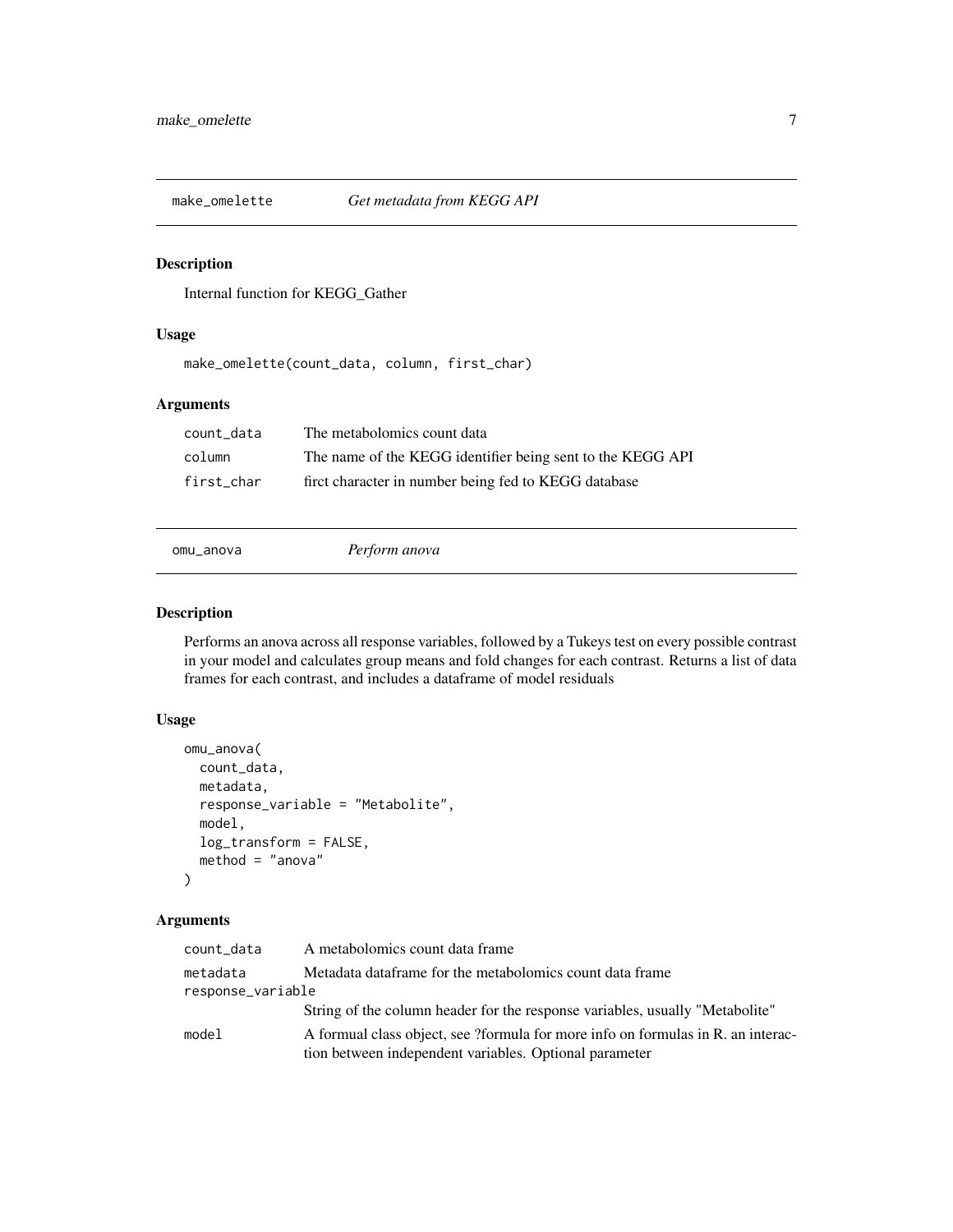<span id="page-7-0"></span>

| log transform | Boolean of TRUE or FALSE for whether or not you wish to log transform your<br>metabolite counts                                                                                                                                      |
|---------------|--------------------------------------------------------------------------------------------------------------------------------------------------------------------------------------------------------------------------------------|
| method        | A string of 'anova', 'kruskal', or 'welch'. anova performs an anova with a post<br>hoc tukeys test, kruskal performs a kruskal wallis with a post hoc dunn test,<br>welch performs a welch's anova with a post hoc games howell test |

#### Examples

```
anova_df <- omu_anova(count_data = c57_nos2KO_mouse_countDF, metadata = c57_nos2KO_mouse_metadata,
response_variable = "Metabolite", model = \sim Treatment, log_transform = TRUE)
anova_df <- omu_anova(count_data = c57_nos2KO_mouse_countDF, metadata = c57_nos2KO_mouse_metadata,
response_variable = "Metabolite", model = ~ Treatment + Background, log_transform = TRUE)
```

```
anova_df <- omu_anova(count_data = c57_nos2KO_mouse_countDF, metadata = c57_nos2KO_mouse_metadata,
response_variable = "Metabolite", model = ~ Treatment + Background + Treatment*Background,
log_transform = TRUE)
```

| omu_summary | omu summary Performs comparison of means between two indepen-       |
|-------------|---------------------------------------------------------------------|
|             | dent variables, standard deviation, standard error, FDR correction, |
|             | fold change, log2FoldChange. The order effects the fold change val- |
|             | ues                                                                 |

#### Description

omu\_summary Performs comparison of means between two independent variables, standard deviation, standard error, FDR correction, fold change, log2FoldChange. The order effects the fold change values

#### Usage

```
omu_summary(
  count_data,
  metadata,
  numerator,
  denominator,
  response_variable = "Metabolite",
  Factor,
  log_transform = FALSE,
  p\_adjust = "BH",test_type = "welch",
  paired = FALSE
)
```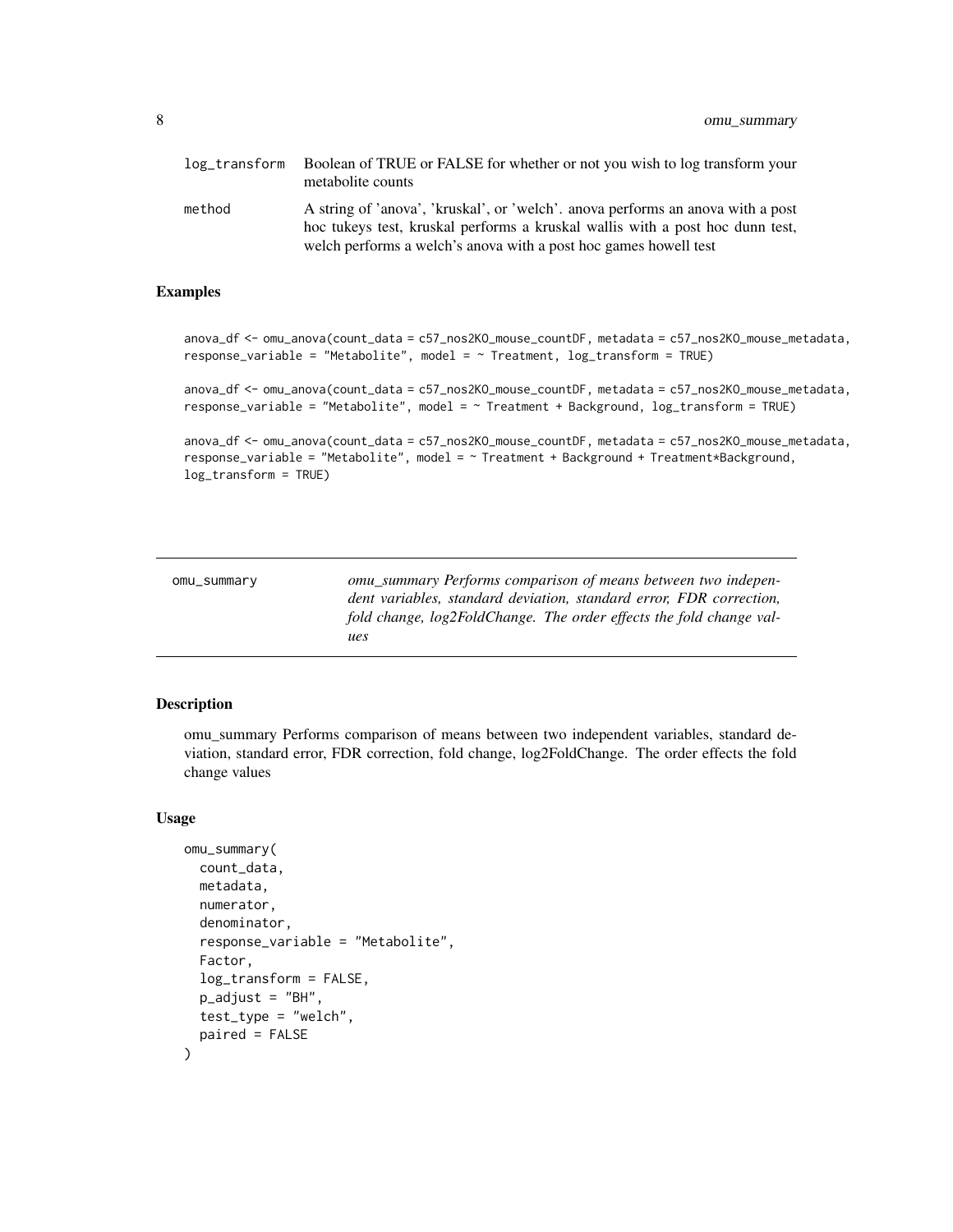#### <span id="page-8-0"></span>PCA\_plot 9

#### Arguments

| count_data        | should be a metabolomics count data frame                                                                                                                                       |  |  |  |
|-------------------|---------------------------------------------------------------------------------------------------------------------------------------------------------------------------------|--|--|--|
| metadata          | is meta data                                                                                                                                                                    |  |  |  |
| numerator         | is the variable you wish to compare against the denominator, in quotes                                                                                                          |  |  |  |
| denominator       | see above, in quotes                                                                                                                                                            |  |  |  |
| response_variable |                                                                                                                                                                                 |  |  |  |
|                   | the name of the column with your response variables                                                                                                                             |  |  |  |
| Factor            | the column name for your independent variables                                                                                                                                  |  |  |  |
| log_transform     | TRUE or FALSE value for whether or not log transformation of data is per-<br>formed before the t test                                                                           |  |  |  |
| p_adjust          | Method for adjusting the p value, <i>i.e.</i> "BH"                                                                                                                              |  |  |  |
| test_type         | One of "mwu", "students", or "welch" to determine which model to use                                                                                                            |  |  |  |
| paired            | A boolean of TRUE or FALSE. If TRUE, performs a paired sample test. To per-<br>form a paired sample test, metadata must have a column named 'ID' containing<br>the subject IDs. |  |  |  |

#### Examples

```
omu_summary(count_data = c57_nos2KO_mouse_countDF, metadata = c57_nos2KO_mouse_metadata,
numerator = "Strep", denominator = "Mock", response_variable = "Metabolite", Factor = "Treatment",
log_transform = TRUE, p_adjust = "BH", test_type = "welch")
```
PCA\_plot *Create a PCA plot*

#### Description

Performs an ordination and outputs a PCA plot using a metabolomics count data frame and metabolomics metadata

#### Usage

```
PCA_plot(
  count_data,
  metadata,
  variable,
  color,
  response_variable = "Metabolite",
  label = FALSE,
  size = 2,
  ellipse = FALSE
\mathcal{E}
```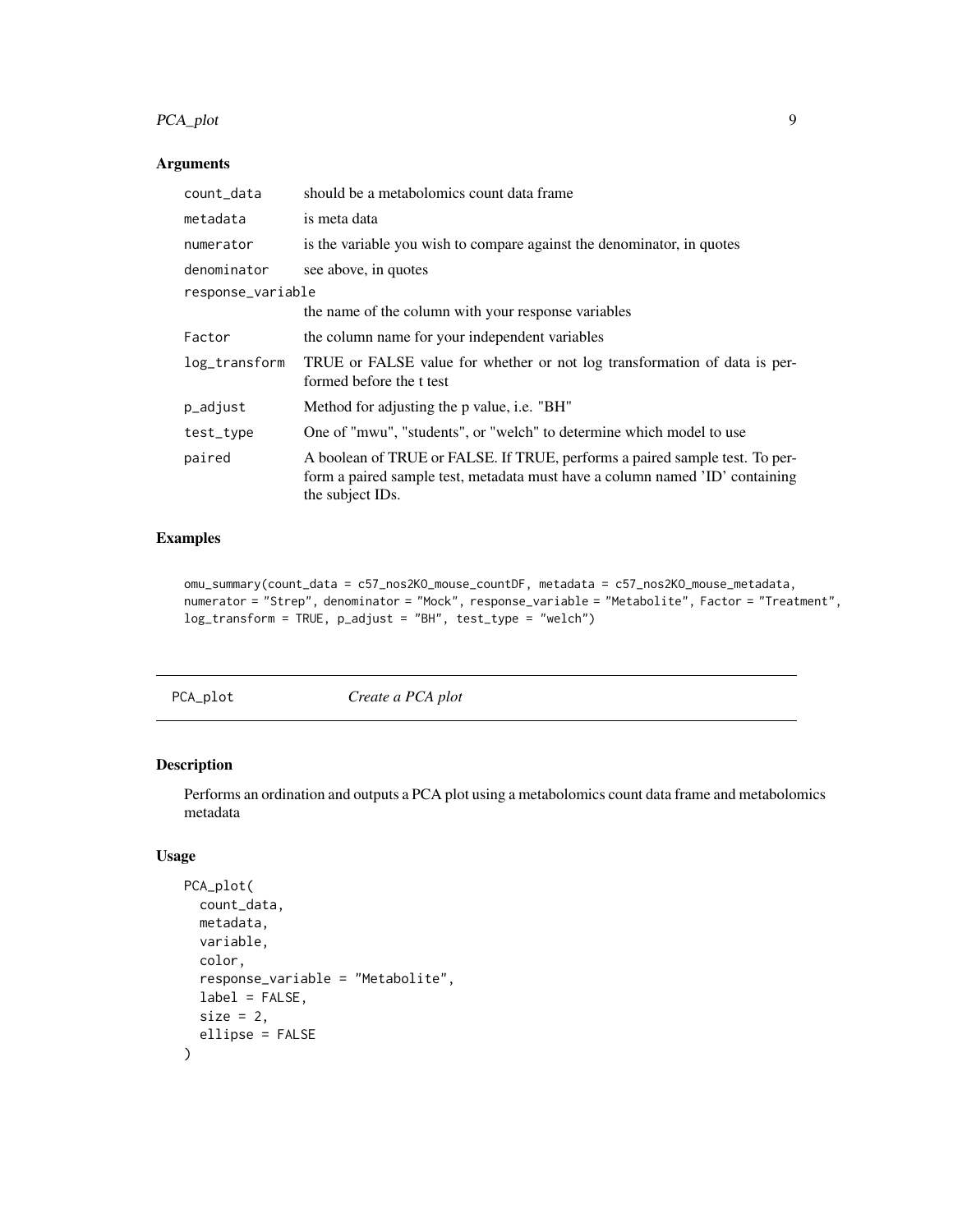#### Arguments

| count_data        | Metabolomics count data                                                      |
|-------------------|------------------------------------------------------------------------------|
| metadata          | Metabolomics metadata                                                        |
| variable          | The independent variable you wish to compare and contrast                    |
| color             | String of what you want to color by. Usually should be the same as variable. |
| response_variable |                                                                              |
|                   | String of the response_variable, usually should be "Metabolite"              |
| label             | TRUE or FALSE, whether to add point labels or not                            |
| size              | An integer for point size.                                                   |
| ellipse           | TRUE or FALSE, whether to add confidence interval ellipses or not.           |

#### Examples

```
PCA_plot(count_data = c57_nos2KO_mouse_countDF, metadata = c57_nos2KO_mouse_metadata,
variable = "Treatment", color = "Treatment", response_variable = "Metabolite")
```
pie\_chart *Create a pie chart*

#### Description

Creates a pie chart as ggplot2 object using the output from ra\_table.

#### Usage

pie\_chart(ratio\_data, variable, column, color)

#### Arguments

| ratio_data | a data frame object of percents, output from ra table function |
|------------|----------------------------------------------------------------|
| variable   | The metadata variable you are measuring, <i>i.e.</i> "Class"   |
| column     | either "Increase", "Decrease", or "Significant_Changes"        |
| color      | string denoting color for outline, use NA for no outline       |

```
c57_nos2KO_mouse_countDF <- assign_hierarchy(c57_nos2KO_mouse_countDF, TRUE, "KEGG")
```

```
t_test_df <- omu_summary(count_data = c57_nos2KO_mouse_countDF,
metadata = c57_nos2KO_mouse_metadata,
numerator = "Strep", denominator = "Mock", response_variable = "Metabolite",
Factor = "Treatment",
log_transform = TRUE, p_adjust = "BH", test_type = "welch")
fold_change_counts <- count_fold_changes(count_data = t_test_df,
```
<span id="page-9-0"></span>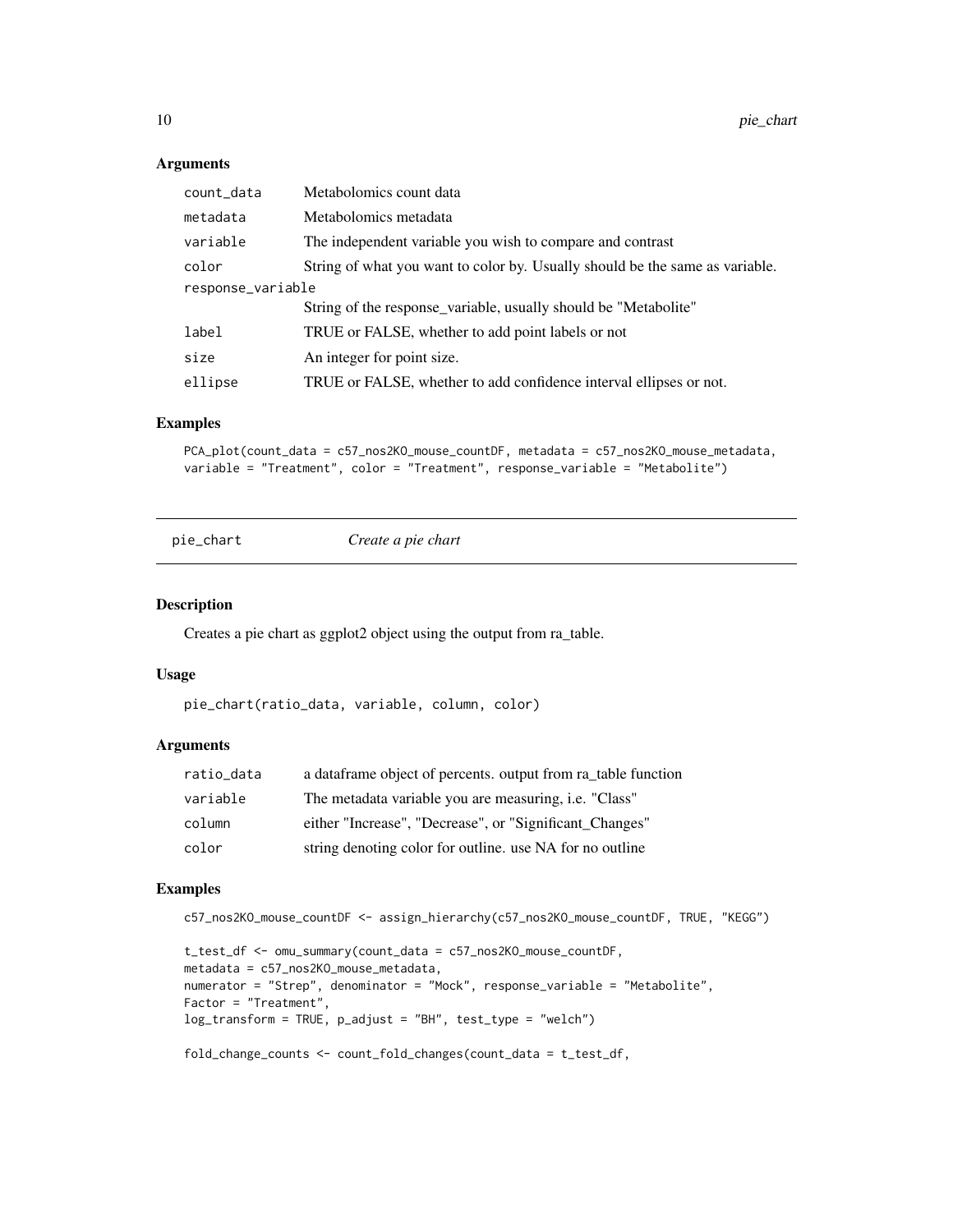```
column = "Class", sig_threshold = 0.05, keep_unknowns = FALSE)
ra_table <- ra_table(fc_data = fold_change_counts, variable = "Class")
pie_chart(ratio_data = ra_table, variable = "Class", column = "Decrease", color = "black")
```
plate\_omelette *plate\_omelette Internal method for KEGG\_Gather which parses flat text files*

#### Description

plate\_omelette Internal method for KEGG\_Gather which parses flat text files

#### Usage

```
plate_omelette(output)
## S3 method for class 'rxn'
plate_omelette(output)
## S3 method for class 'genes'
plate_omelette(output)
## S3 method for class 'KO'
plate_omelette(output)
```
#### Arguments

output The metabolomics count dataframe

plate\_omelette\_rxnko *Clean up orthology metadata*

#### Description

Internal function for KEGG\_Gather.rxn method KEGG\_Gather.rxn requires dispatch on multiple elements, so There was no way to incorporate as a method

#### Usage

```
plate_omelette_rxnko(output)
```
#### Arguments

output output from plate\_omelette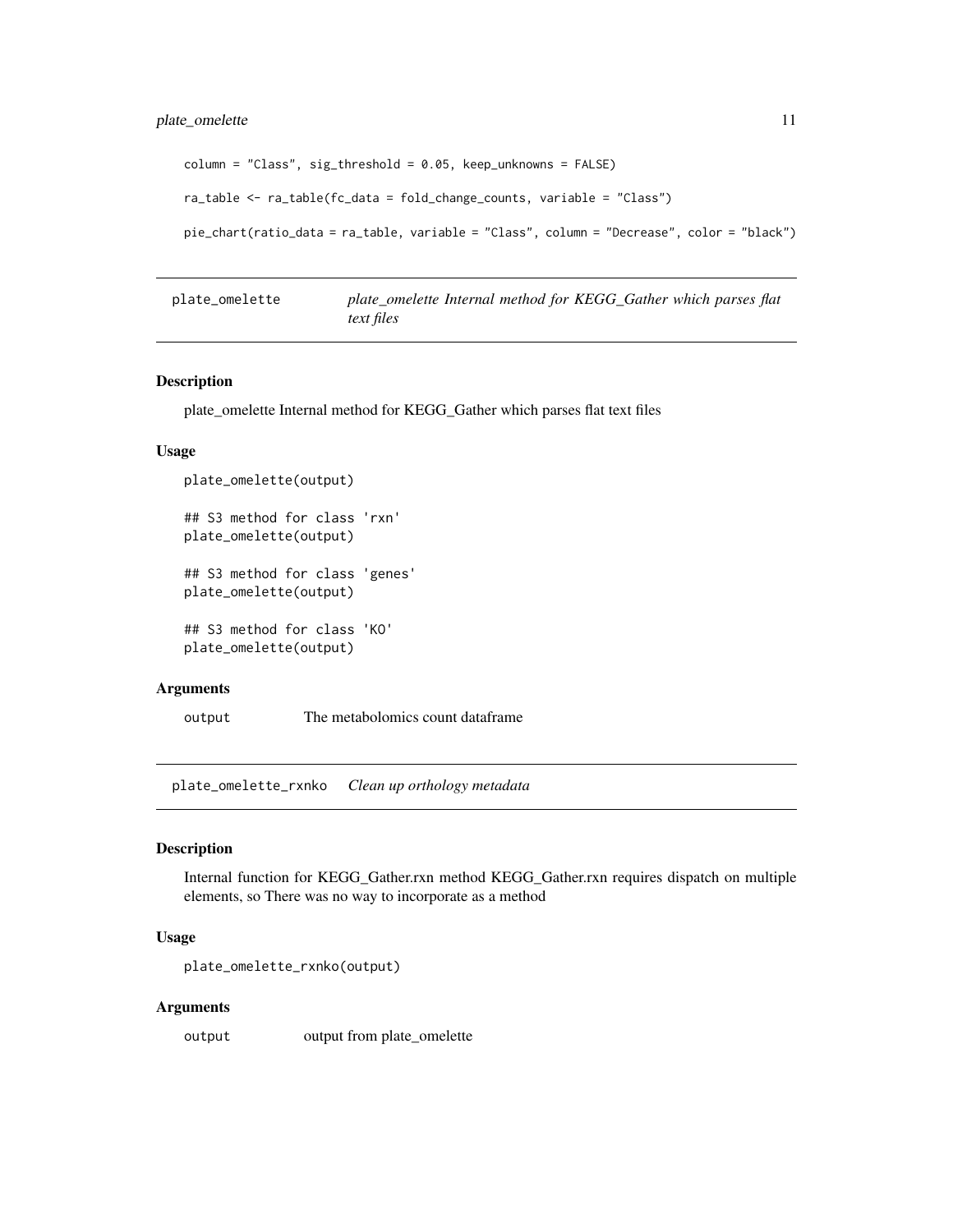<span id="page-11-0"></span>

Creates a ggplot2 object using the output file from the count\_fold\_changes function

#### Usage

plot\_bar(fc\_data, fill, size = c(1, 1), outline\_color = c("black", "black"))

#### Arguments

| fc_data | The output file from Count Fold Changes                                                                                                                |
|---------|--------------------------------------------------------------------------------------------------------------------------------------------------------|
| fill    | A character vector of length 2 containing colors for filling the bars, the first color<br>is for the "Decrease" bar while the second is for "Increase" |
| size    | A numeric vector of 2 numbers for the size of the bar outlines.                                                                                        |
|         | outline_color A character vector of length 2 containing colors for the bar outlines                                                                    |

#### Examples

c57\_nos2KO\_mouse\_countDF <- assign\_hierarchy(c57\_nos2KO\_mouse\_countDF, TRUE, "KEGG")

```
t_test_df <- omu_summary(count_data = c57_nos2KO_mouse_countDF,
metadata = c57_nos2KO_mouse_metadata, numerator = "Strep", denominator = "Mock",
response_variable = "Metabolite", Factor = "Treatment",
log_transform = TRUE, p_adjust = "BH", test_type = "welch")
```
fold\_change\_counts <- count\_fold\_changes(count\_data = t\_test\_df, column = "Class", sig\_threshold = 0.05, keep\_unknowns = FALSE)

```
plot_bar(fc_data = fold_change_counts, fill = c("firebrick2", "dodgerblue2"),
outline_color = c("black", "black"), size = <math>c(1,1)</math>)
```
plot\_boxplot *Create a box plot*

#### Description

Takes a metabolomics count data frame and creates boxplots. It is recommended to either subset, truncate, or agglomerate by hierarchical metadata.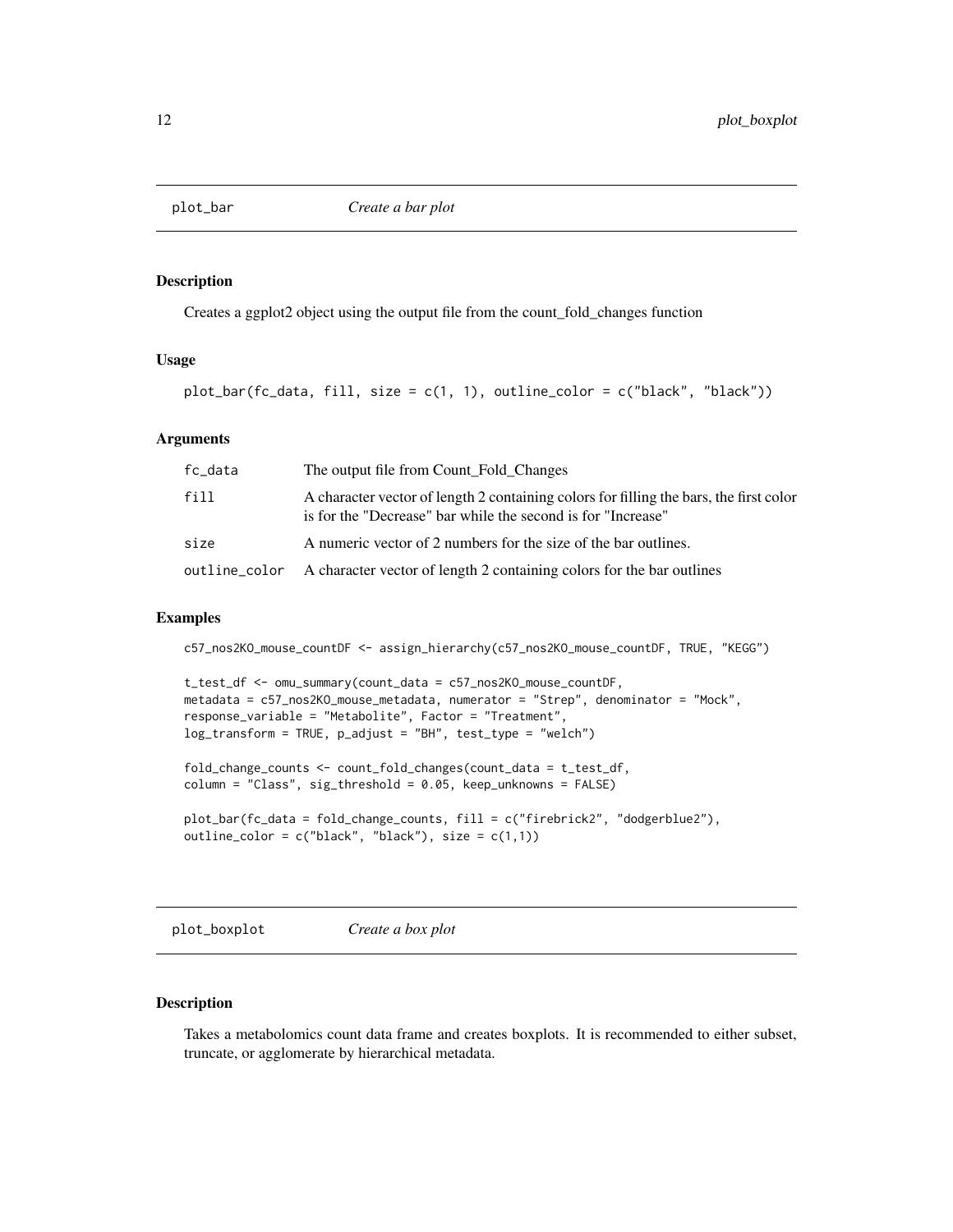#### <span id="page-12-0"></span>plot\_heatmap 13

#### Usage

```
plot_boxplot(
  count_data,
  metadata,
  aggregate_by,
  log_transform = FALSE,
  Factor,
  response_variable = "Metabolite",
  fill_list
)
```
#### Arguments

| count_data        | A metabolomics count data frame, either from read_metabo or omu_summary                                    |  |
|-------------------|------------------------------------------------------------------------------------------------------------|--|
| metadata          | The descriptive meta data for the samples                                                                  |  |
| aggregate_by      | Hierarchical metadata value to sum metabolite values by, i.e. "Class"                                      |  |
| log_transform     | TRUE or FALSE. Recommended for visualization purposes. If true data is trans-<br>formed by the natural log |  |
| Factor            | The column name for the experimental variable.                                                             |  |
| response_variable |                                                                                                            |  |
|                   | The response variable for the data, i.e. "Metabolite"                                                      |  |
| fill_list         | Colors for the plot which is colored by Factor, in the form of $c("")$                                     |  |

#### Examples

```
c57_nos2KO_mouse_countDF <- c57_nos2KO_mouse_countDF[1:5,]
c57_nos2KO_mouse_countDF <- assign_hierarchy(c57_nos2KO_mouse_countDF, TRUE, "KEGG")
plot_boxplot(count_data = c57_nos2KO_mouse_countDF, metadata = c57_nos2KO_mouse_metadata,
log_transform = TRUE, Factor = "Treatment", response_variable = "Metabolite",
aggregate_by = "Subclass_2", fill_list = c("darkgoldenrod1", "dodgerblue2"))
```
plot\_heatmap *Create a heatmap*

#### Description

Takes a metabolomics count data frame and creates a heatmap. It is recommended to either subset, truncate, or agglomerate by metabolite metadata to improve legibility.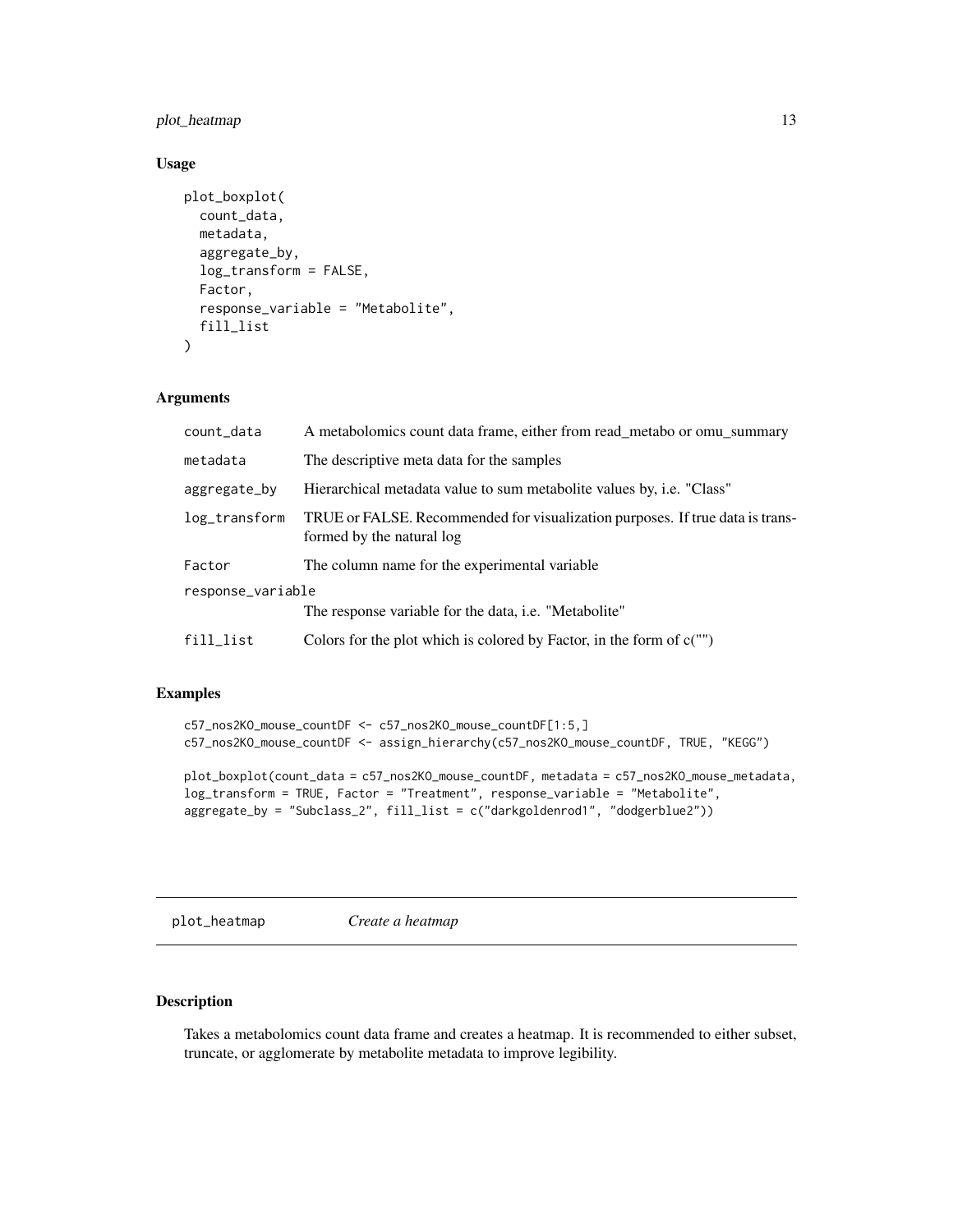#### Usage

```
plot_heatmap(
  count_data,
 metadata,
 Factor,
  response_variable,
  log_transform = FALSE,
 high_color,
  low_color,
  aggregate_by
\lambda
```
#### Arguments

| count_data        | A metabolomics count data frame.                                                                            |  |
|-------------------|-------------------------------------------------------------------------------------------------------------|--|
| metadata          | The descriptive meta data for the samples.                                                                  |  |
| Factor            | The column name for the independent variable in your metadata.                                              |  |
| response_variable |                                                                                                             |  |
|                   | The response variable for the data, <i>i.e.</i> "Metabolite"                                                |  |
| log_transform     | TRUE or FALSE. Recommended for visualization purposes. If true data is trans-<br>formed by the natural log. |  |
| high_color        | Color for high abundance values                                                                             |  |
| low_color         | Color for low abundance values                                                                              |  |
| aggregate_by      | Hierarchical metadata value to sum metabolite values by, <i>i.e.</i> "Class"                                |  |

#### Examples

c57\_nos2KO\_mouse\_countDF <- assign\_hierarchy(c57\_nos2KO\_mouse\_countDF, TRUE, "KEGG")

```
plot_heatmap(count_data = c57_nos2KO_mouse_countDF, metadata = c57_nos2KO_mouse_metadata,
log_transform = TRUE, Factor = "Treatment", response_variable = "Metabolite",
aggregate_by = "Subclass_2", high_color = "darkgoldenrod1", low_color = "dodgerblue2")
```
plot\_rf\_PCA *plot\_rf\_PCA*

#### Description

PCA plot of the proximity matrix from a random forest classification model

#### Usage

```
plot_rf_PCA(rf_list, color, size, ellipse = FALSE, label = FALSE)
```
<span id="page-13-0"></span>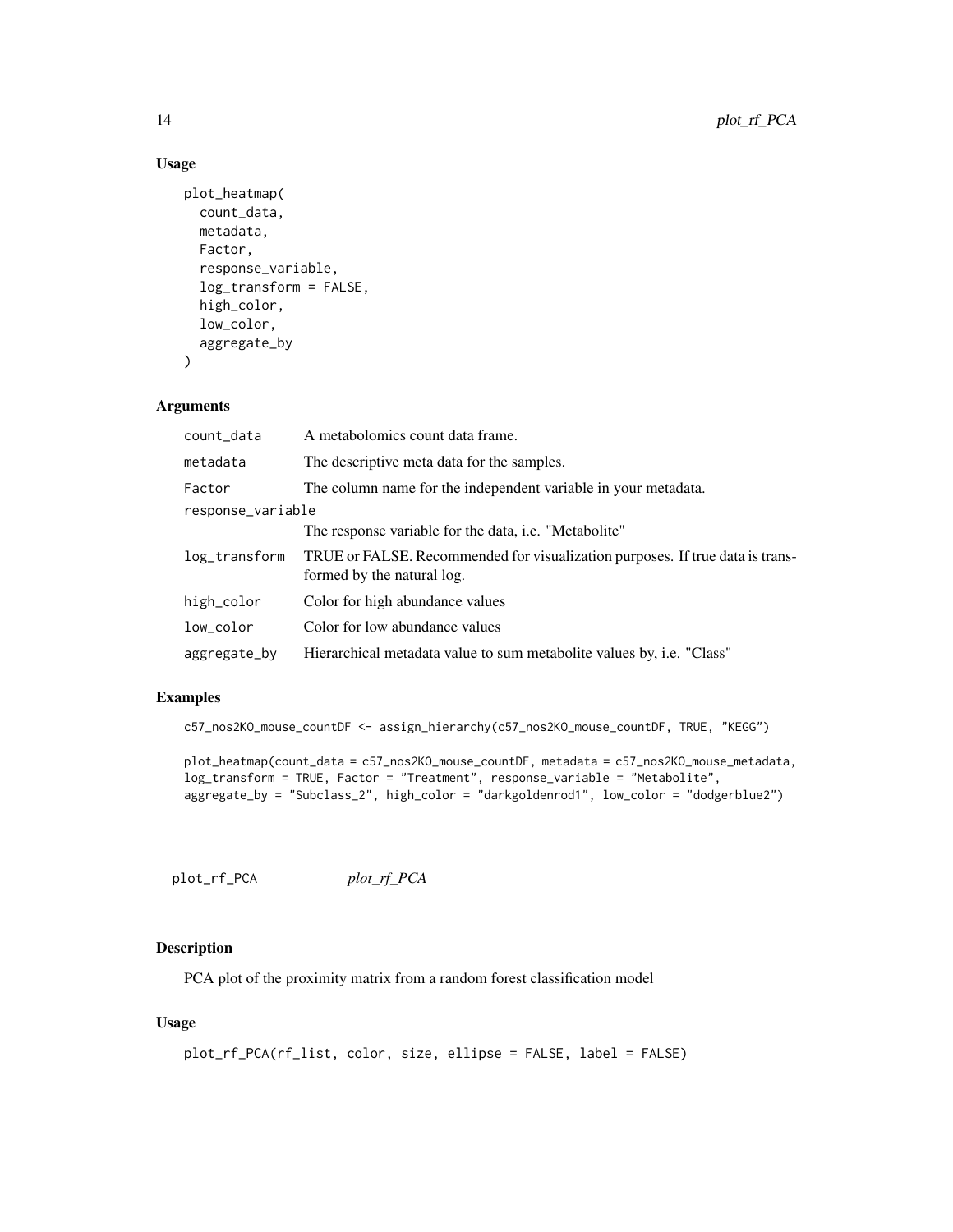#### <span id="page-14-0"></span>Arguments

| rf_list | The output from the random forest function. This only works on classification<br>models.                 |
|---------|----------------------------------------------------------------------------------------------------------|
| color   | A grouping factor. Use the one that was the LHS of your model parameter in<br>the random forest funciton |
| size    | The number for point size in the plot                                                                    |
| ellipse | TRUE or FALSE. Whether to plot with confidence interval ellipses or not.                                 |
| label   | TRUE or FALSE. Whether to include point labels or not.                                                   |

#### Examples

```
rf_list <- random_forest(c57_nos2KO_mouse_countDF,c57_nos2KO_mouse_metadata,
Treatment ~.,c(60,40),500)
plot_rf_PCA(rf_list = rf_list, color = "Treatment", size = 1.5)
```
plot\_variable\_importance

*plot\_variable\_importance*

#### Description

Plot the variable importance from a random forest model. Mean Decrease Gini for Classification and

#### Usage

```
plot_variable_importance(rf_list, color = "Class", n_metabolites = 10)
```
#### Arguments

| rf list | The output from the random_forest function                                                              |
|---------|---------------------------------------------------------------------------------------------------------|
| color   | Metabolite metadata to color by                                                                         |
|         | n_metabolites The number of metabolites to include. Metabolites are sorted by decreasing<br>importance. |

```
rf_list <- random_forest(c57_nos2KO_mouse_countDF,c57_nos2KO_mouse_metadata,
Treatment ~.,c(60,40),500)
plot_variable_importance(rf_list = rf_list, color = "Class", n_metabolites = 10)
```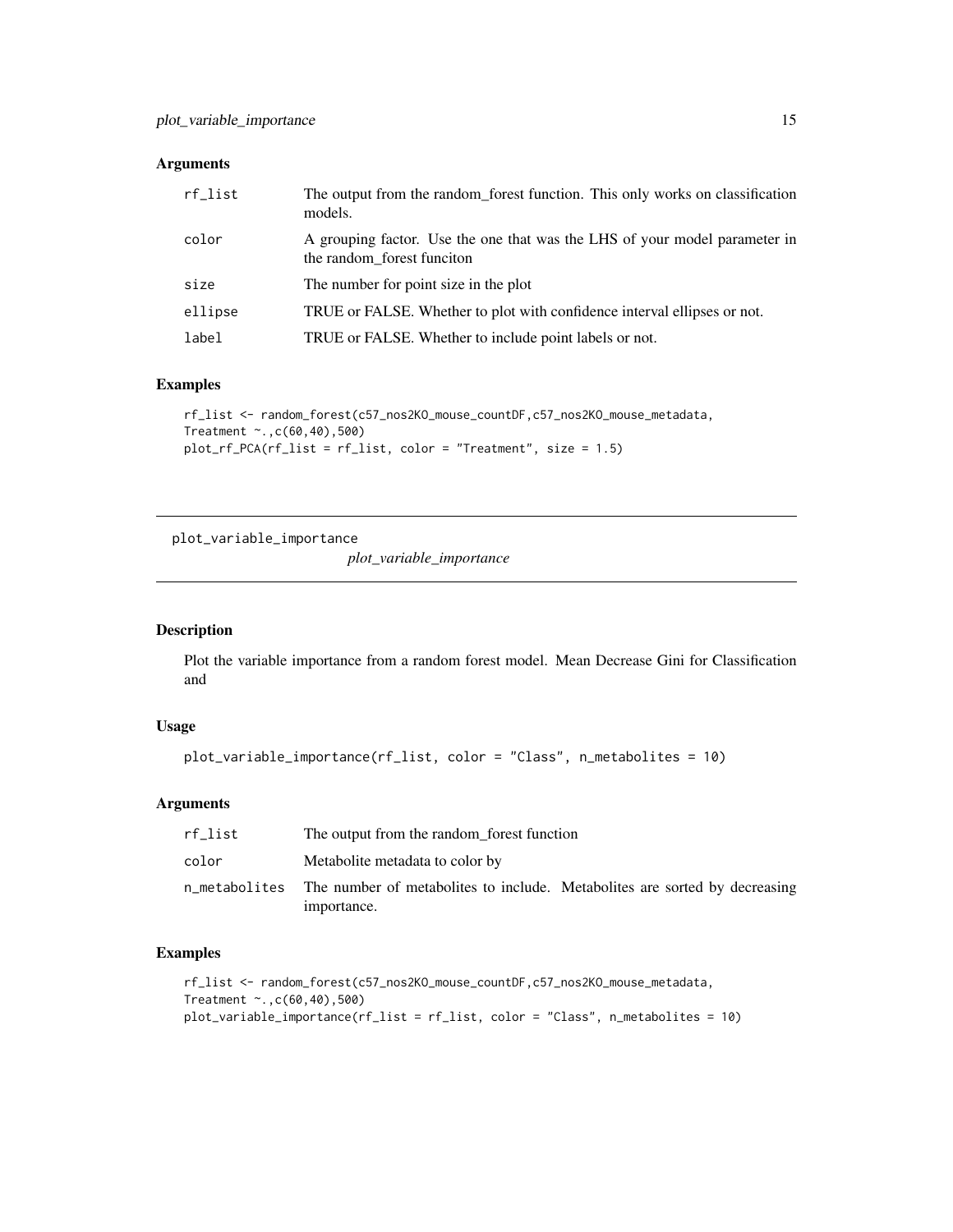<span id="page-15-0"></span>

Creates a volcano plot as ggplot2 object using the output of omu\_summary

#### Usage

```
plot_volcano(
  count_data,
  column,
  size,
  strpattern,
  fill,
  sig_threshold,
  alpha,
  shape,
  color
\mathcal{L}
```
### Arguments

| count_data    | The output file from the omu_summary function.                                                                                                                                                                                                                     |
|---------------|--------------------------------------------------------------------------------------------------------------------------------------------------------------------------------------------------------------------------------------------------------------------|
| column        | The column with metadata you want to highlight points in the plot with, i.e.<br>"Class"                                                                                                                                                                            |
| size          | Size of the points in the plot                                                                                                                                                                                                                                     |
| strpattern    | A character vector of levels of the column you want the plot to focus on, <i>i.e.</i><br>strpattern = $c("Carbohydrates", "Organic acids")$                                                                                                                        |
| fill          | A character vector of colors you want your points to be. Must be of length $1 +$<br>length(strpattern) to account for points not in strpattern. Levels of a factor are<br>organzed alphabetically. All levels not in the strpattern argument will be set to<br>NA. |
| sig_threshold | An integer. Creates a horizontal dashed line for a significance threshold. i.e.<br>sig_threshold = $0.05$ . Defaut value is $0.05$                                                                                                                                 |
| alpha         | A character vector for setting transparency of factor levels. Must be of length 1<br>+ length(strpattern) to account for points not in strpattern.                                                                                                                 |
| shape         | A character vector for setting the shapes for your column levels. Must be of<br>length $1 + \text{length}$ (strpattern) to account for points not in strpattern. See ggplot2<br>for an index of shape values.                                                      |
| color         | A character vector of colors for the column levels. Must be of length $1 +$<br>length(strpattern) to account for points not in strpattern. If you choose to use<br>shapes with outlines, this list will set the outline colors.                                    |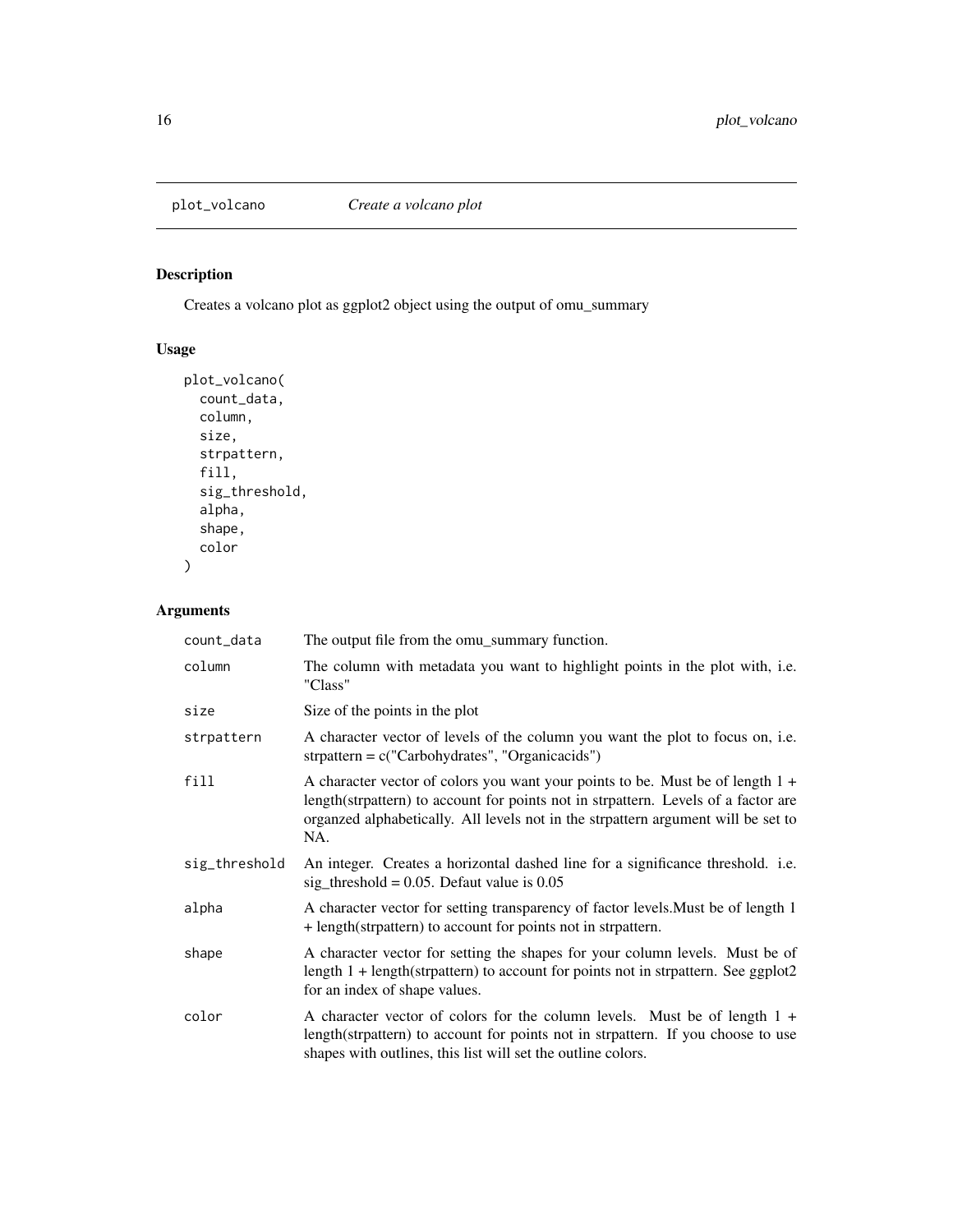#### <span id="page-16-0"></span>random\_forest 17

#### Examples

```
c57_nos2KO_mouse_countDF <- assign_hierarchy(c57_nos2KO_mouse_countDF, TRUE, "KEGG")
```

```
t_test_df <- omu_summary(count_data = c57_nos2KO_mouse_countDF,
metadata = c57_nos2KO_mouse_metadata, numerator = "Strep", denominator = "Mock",
response_variable = "Metabolite", Factor = "Treatment",
log_transform = TRUE, p_adjust = "BH", test_type = "welch")
plot_volcano(count_data = t_test_df, column = "Class", strpattern = c("Carbohydrates"),
fill = c("firebrick2", "white"), sig_threshold = 0.05, alpha = <math>c(1,1)</math>,shape = c(1,24), color = c("black", "black"), size = 2)
```

```
plot_volcano(count_data = t_test_df, sig_threshold = 0.05, size = 2)
```

| random forest | random_forest Perform a classification or regression random forest |  |
|---------------|--------------------------------------------------------------------|--|
|               | model                                                              |  |

#### Description

a wrapper built around the randomForest function from package randomForest. Returns a list with a randomForest object list, training data set, testing data set, metabolite metadata, and confusion matrices for training and testing data (if type was classification).

#### Usage

```
random_forest(
  count_data,
  metadata,
 model,
  training_proportion = c(80, 20),
  n_tree = 500
\lambda
```
#### Arguments

| count_data                   | Metabolomics data                                                                                                                                                                    |
|------------------------------|--------------------------------------------------------------------------------------------------------------------------------------------------------------------------------------|
| metadata                     | sample data                                                                                                                                                                          |
| model<br>training_proportion | a model of format variable $\sim$ .                                                                                                                                                  |
|                              | a numeric vector of length 2, first element is the percent of samples to use for<br>training the model, second element is the percent of samples used to test the<br>models accuracy |
| n_tree                       | number of decision trees to create                                                                                                                                                   |

```
rf_list <- random_forest(count_data = c57_nos2KO_mouse_countDF,metadata = c57_nos2KO_mouse_metadata,
model = Treatment \sim., training_proportion = c(60, 40), n_tree = 500)
```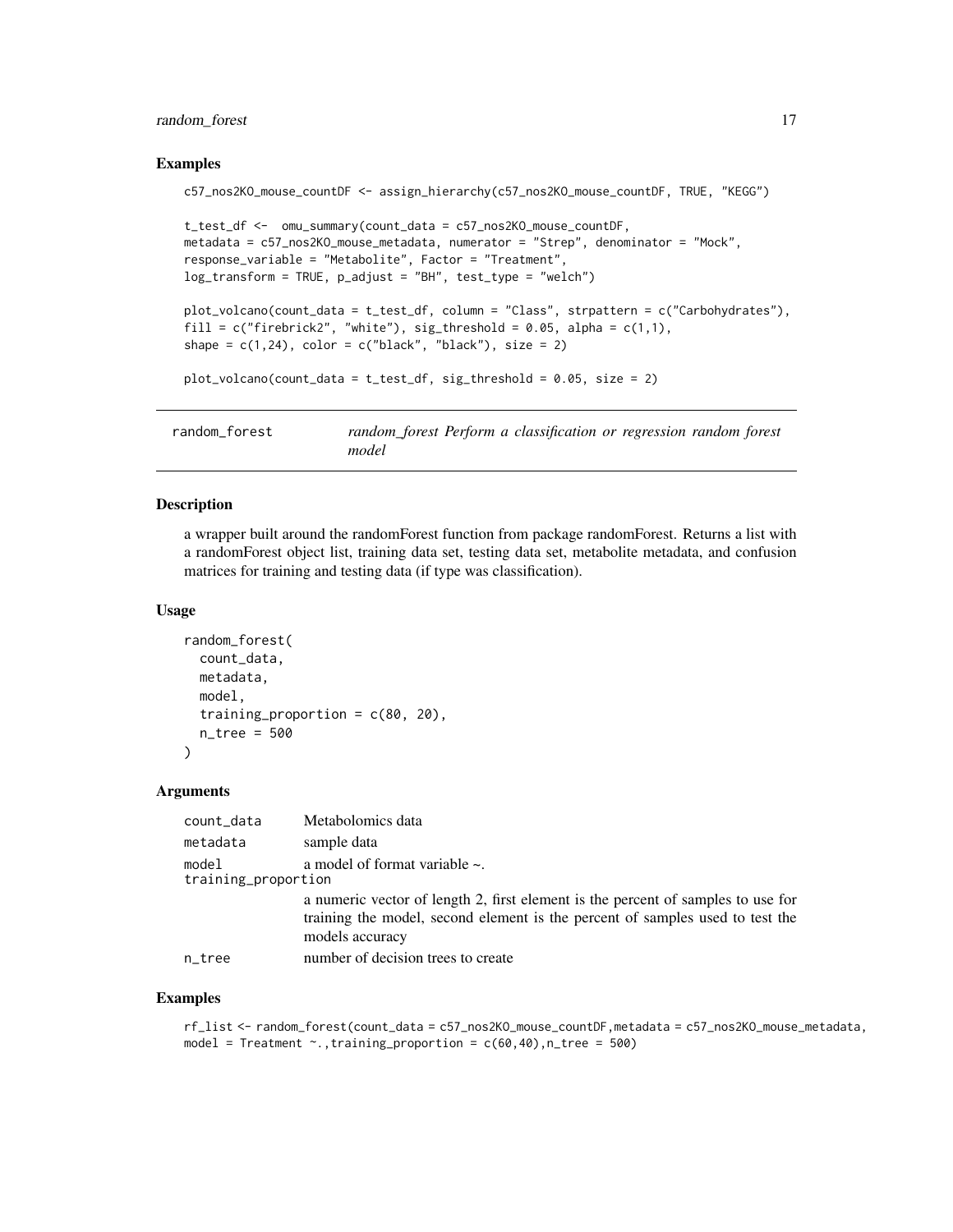<span id="page-17-0"></span>

Create a ratio table

#### Usage

```
ra_table(fc_data, variable)
```
#### **Arguments**

| fc_data  | data frame output from the count_fold_changes function |
|----------|--------------------------------------------------------|
| variable | metadata from count_fold_changes, i.e. "Class"         |

#### Examples

```
c57_nos2KO_mouse_countDF <- assign_hierarchy(c57_nos2KO_mouse_countDF, TRUE, "KEGG")
```

```
t_test_df <- omu_summary(count_data = c57_nos2KO_mouse_countDF,
metadata = c57_nos2KO_mouse_metadata, numerator = "Strep", denominator = "Mock",
response_variable = "Metabolite", Factor = "Treatment",
log_transform = TRUE, p_adjust = "BH", test_type = "welch")
```

```
fold_change_counts <- count_fold_changes(count_data = t_test_df,
column = "Class", sig_threshold = 0.05, keep_unknowns = FALSE)
```

```
ra_table(fc_data = fold_change_counts, variable = "Class")
```
read\_metabo *Import a metabolomics count data frame*

#### Description

Wrapper for read.csv that appends the "cpd" class and sets blank cells to NA. Used to import metabolomics count data into R.

#### Usage

```
read_metabo(filepath)
```
#### Arguments

filepath a file path to your metabolomics count data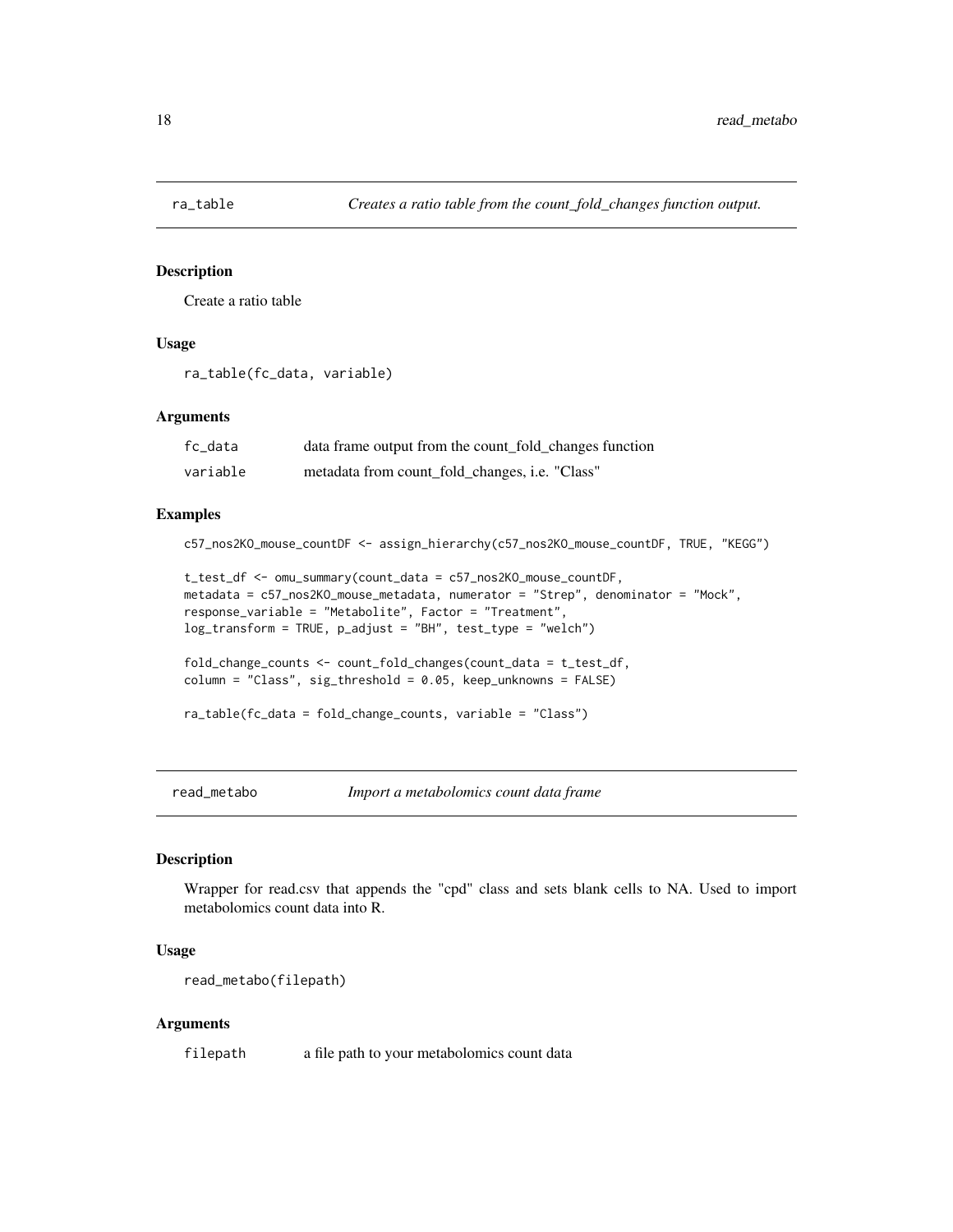#### <span id="page-18-0"></span>Examples

```
filepath_to_yourdata = paste0(system.file(package = "omu"), "/extdata/read_metabo_test.csv")
count_data <- read_metabo(filepath_to_yourdata)
```
transform\_metabolites *transform\_metabolites*

#### Description

A functional to transform metabolomics data across metabolites.

#### Usage

```
transform_metabolites(count_data, func)
```
#### Arguments

| count data | Metabolomics data                                                    |
|------------|----------------------------------------------------------------------|
| func       | a function to transform metabolites by. can be an anonymous function |

#### Examples

```
data_pareto_scaled <- transform_samples(count_data = c57_nos2KO_mouse_countDF,
function(x) x/sqrt(sd(x)))
```
transform\_samples *transform\_samples*

#### Description

A functional to transform metabolomics data across samples.

#### Usage

```
transform_samples(count_data, func)
```
#### Arguments

| count data | Metabolomics data                                                |
|------------|------------------------------------------------------------------|
| func       | a function to transform samples by. can be an anonymous function |

#### Examples

data\_ln <- transform\_samples(count\_data = c57\_nos2KO\_mouse\_countDF, log)